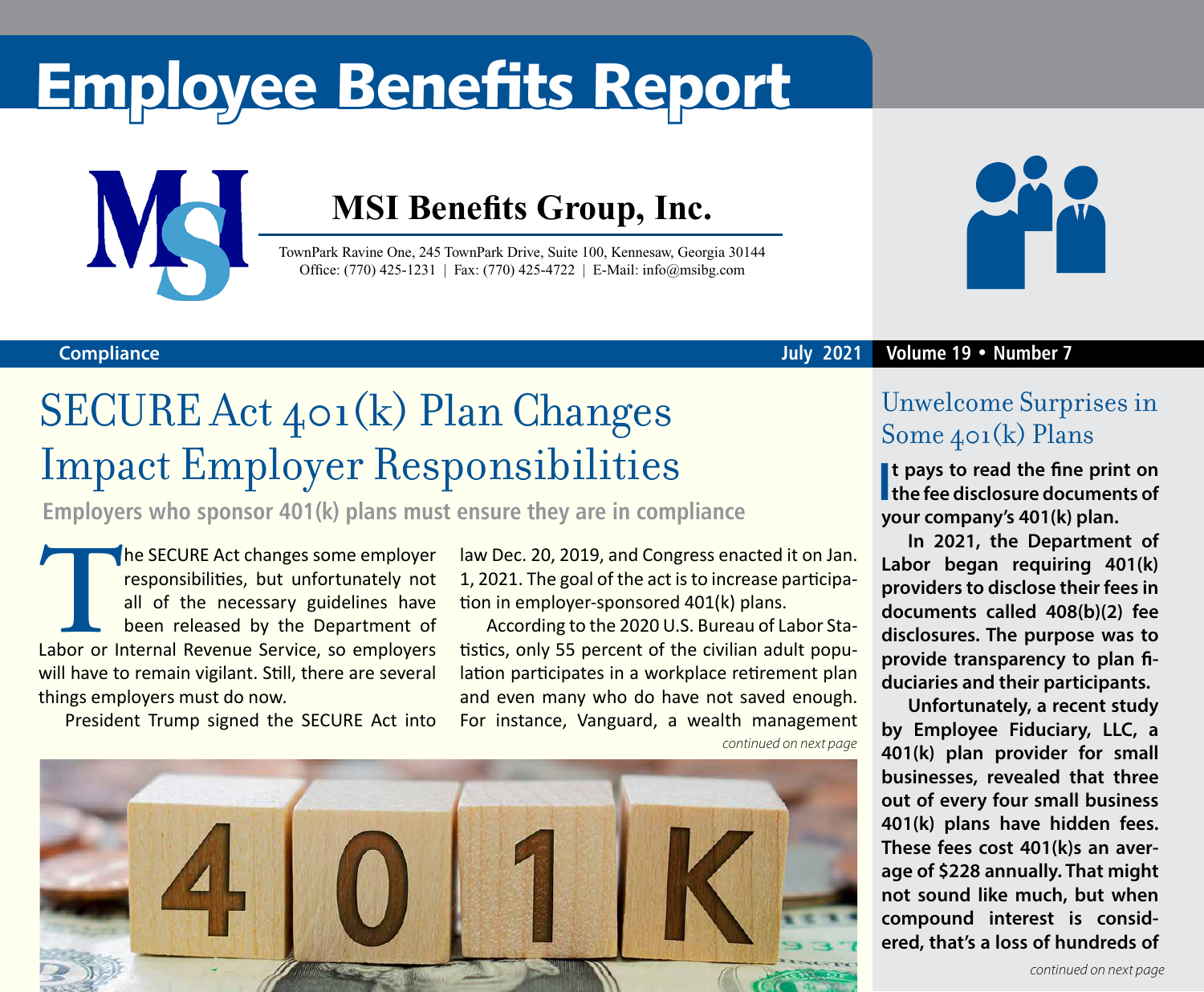group, reported in 2019 that the median 401(k) balance for those ages 65 and older is just \$58,035

In addition, the SECURE Act makes it easier for small employers to band together to use their combined buying power.

The SECURE Act's eligibility and vesting rules for long-term and part-time employees are now in effect for plan years beginning after Dec. 31, 2020. The deadline for amending a 401(k) plan to reflect those rules is the last day of the first plan year beginning on or after January 1, 2022.

Here is an overview of measures the SE-CURE Act is requiring employers to implement. As always, check with a 401(k) expert for assistance in implementing the new 401(k) regulations.

#### **New Eligibility Rule for Elective Deferrals**

Plan years beginning after Dec. 31, 2020, must allow long-term, part-time employees who meet these conditions to make elective deferrals under a 401(k) plan. They must:

 $*$  Be non-union

 $*$  Have completed three consecutive 12-month periods of at least 500 hours of service. Note that 12-month periods beginning before Jan. 1, 2021, are not to be considered. Therefore, the earliest date a long-term, part-time employee could become eligible to make elective deferrals under the new eligibility rule is Jan. 1, 2024. The 500-hour provision does not apply to 403(b) plans. An employee also qualifies if they are working part-time for a minimum of 1,000 hours during the year.

 $*$  Have reached age 21 by the end of the three consecutive 12-month periods.

Even though long-term, part-time eligible employees must be provided the opportunity to make elective deferrals; they may continue to be excluded from eligibility for other types of employer contributions to their 401(k) plan.

The intention is to encourage more employees to sign up for 401(k)s by reducing the number of hours required to work.

#### **Special Vesting Rules**

For vesting purposes, an employee must be credited with a year of service for each 12-month period during which he or she completes at least 500 hours of service.

Internal Revenue Service Notice 2020-68 states that all years of service — even those beginning before Jan. 1, 2021 — count under the special vesting rules subject to certain exceptions (for example, a plan may exclude years of service before an employee turns 18).

The IRS acknowledges the potential administrative burdens related to counting years of service beginning before January 1, 2021, and is accepting comments on the rule until Nov. 2, 2021.

#### **Nonelective Contribution**

Nondiscrimination testing ensures that plans are fair to lower-level employees. However, plan administrators can bypass this

**thousands of dollars in lost returns over several decades of retirement saving.**

**How could this happen? These multipage disclosures are often difficult for someone to understand unless they have 401(k) expertise. Since hidden fees can be profitable for the providers, it's in their best interest for the disclosure documents to be confusing.** 

**Work with a broker or a financial adviser if you have questions about your plan's disclosure documents. You can also evaluate your 401(k) fees by comparing them to industry averages and/or the fees charged by competing 401(k) providers.**

stricter nondiscrimination testing by mandating a three percent nonelective contribution. Non-elective contributions represent three percent of an employee's salary and are fully paid by the employer. The contribution is not considered a matching contribution. Employers must implement the contribution at least 30 days prior to the close of the plan year.

#### **Automatic Enrollment**

The default contribution limit for a Qualified Automatic Contribution Arrangement safe harbor 401(k) plan is increased from 10 percent to 15 percent following a participant's first year of plan participation. However, for the first year of participation, the limit is 10 percent. Employees may opt out of the increase.

Usually, contributions are stepped up annually either at the beginning of the year or when annual raises are given out.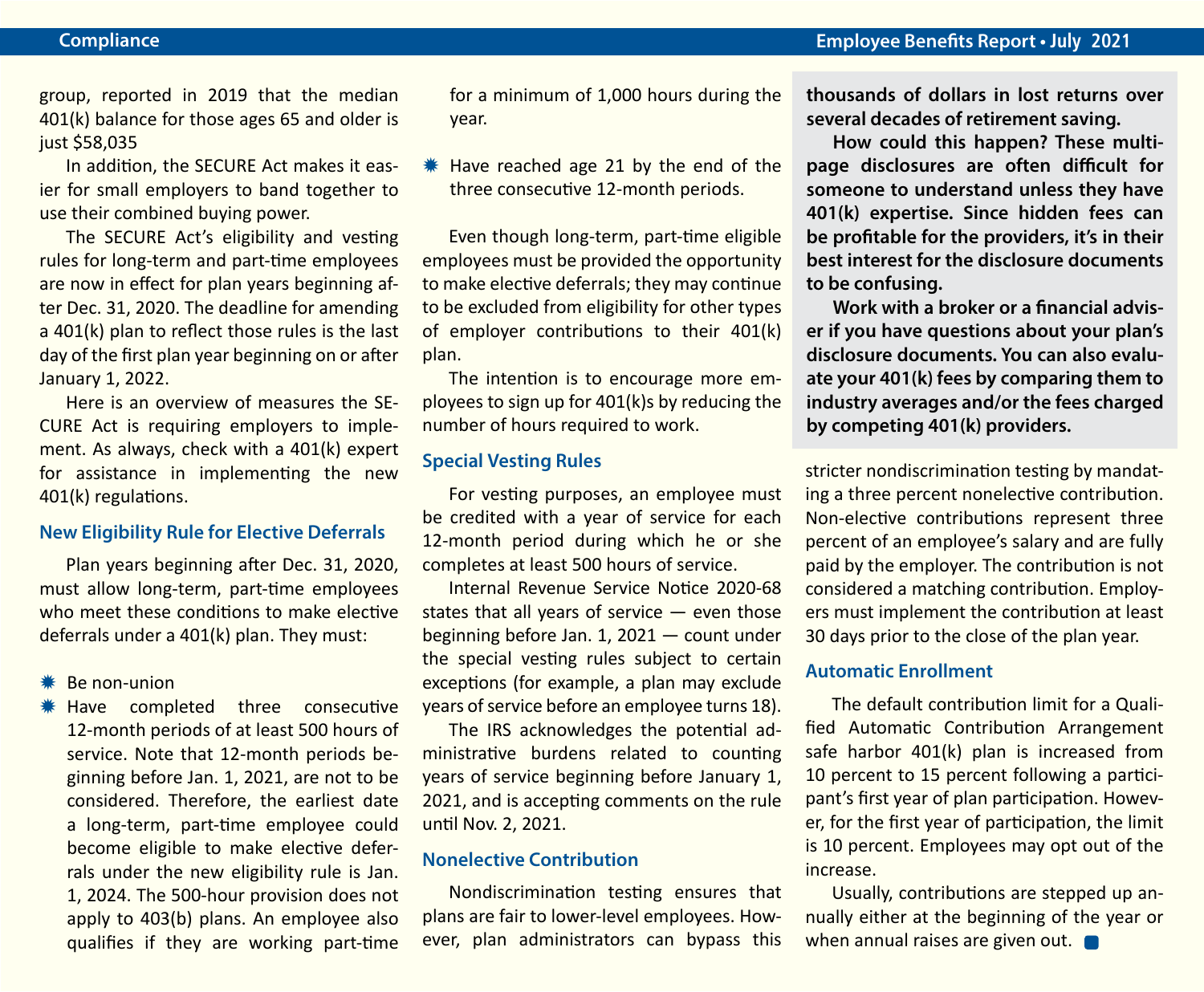# How to Stay in Compliance with the Latest Immigration Laws

**Even if you are fairly certain you hire only U.S. citizens, several new laws were added in 2021 that you will need to follow.** 

The United States are currently living here, according to the Pew Research Center. In addition, U.S. Customs and Border Protection reports that 100,000 to 200,000 illegal immigrants are crossing the southern border every m States are currently living here, according to the Pew Research Center. In addition, U.S. Customs and Border Protection reports that 100,000 to 200,000 illegal immigrants are crossing the southern border every month.

Employers are responsible for determining whether a potential employee can legally work in the United States. To verify and record the identity and employment authorization of individuals hired for employment, employers must complete Form I-9 for each employee. These forms should be retained for three years after the date of hire or one year after employment is terminated — whichever is later and should be made available for inspection if requested by the Department of Labor, Department of Homeland Security (DHS) or U.S. Immigration and Customs Enforcement (ICE).

In addition, the Immigration and Nationality Act (INA); Title VII of the Civil Rights Act of 1964 (Title VII); and other federal laws require employers to refrain from:

- $*$  Requesting that employees produce documents that are different than those required by Form I-9 or rejecting a document that reasonably appears to be genuine.
- $*$  Treating employees differently based on their real or perceived citizenship or immigration status.
- $*$  Treating employees differently based on their place of birth, country of origin, ethnicity, ancestry, native language, accent, or the perception that they look or sound "foreign." The INA's national origin prohibition applies to employers who have 4 to 14 employees. The U.S. Equal Employment Opportunity Commission's (EEOC) rules apply to employers with 15 or more employees.



 $*$  Intimidating, threatening, coercing or retaliating against any employee because the employee filed an immigration-related employment discrimination charge or complaint, or participated in an investigation against the employer, or asserted his/her or another person's rights under the INA.

#### **Rule Changes and Case Law Updates**

Recent changes to immigration law in the U.S. that affect an individual's employment status mean that new DACA applications can be accepted: The Deferred Action for Childhood Arrivals (DACA) program allows people who entered the United States while they were minors to apply for a temporary reprieve from deportation. Under the Trump administration, only renewed applications were accepted. Due to a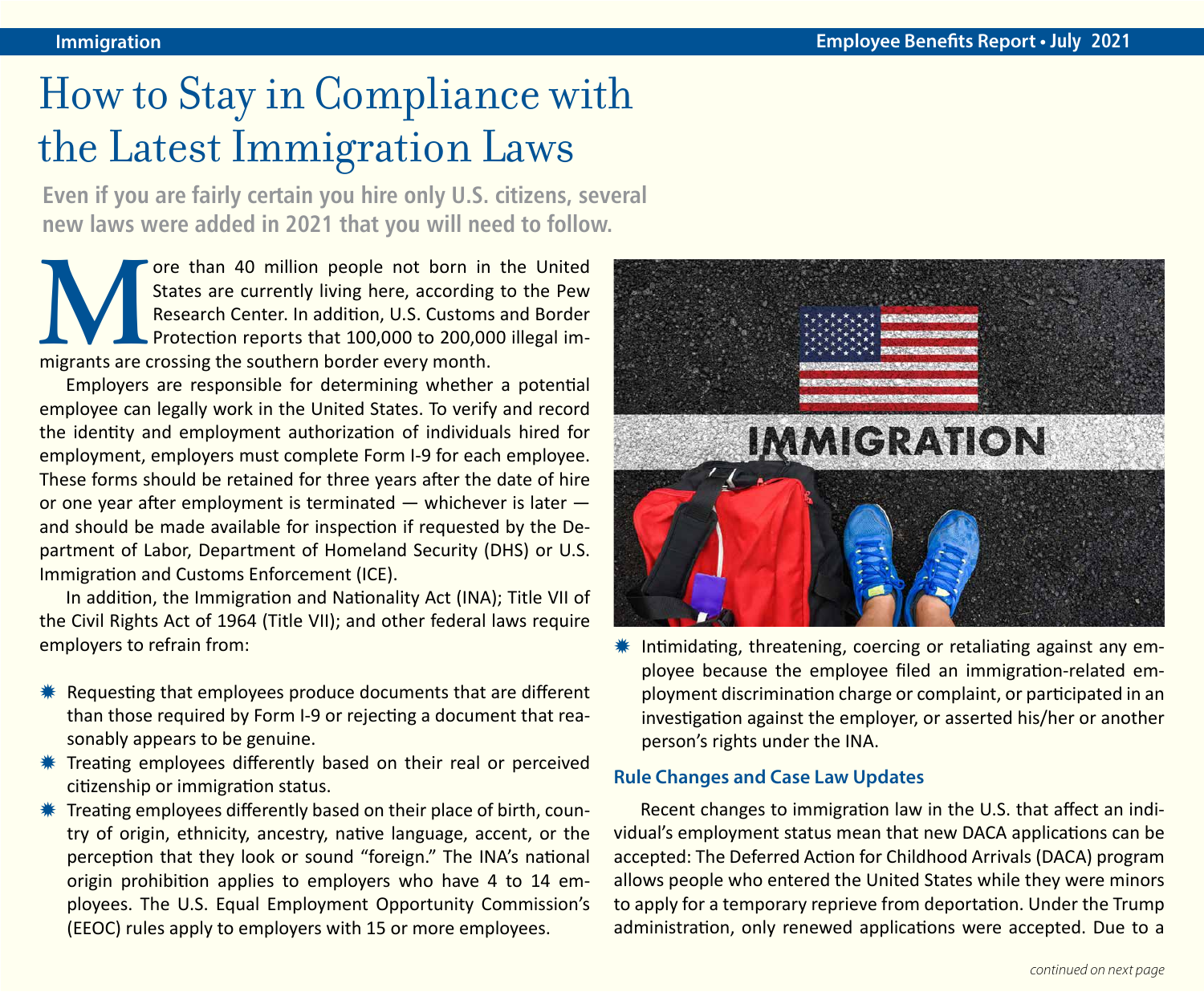Dec. 7, 2020, Court order, U.S. Citizenship and Immigration Services (USCIS) must accept new DACA applications and DACA renewal applications.

If you have any individuals who have a work authorization/DACA that is expiring, they should re-apply for the program.

- **\* AEWR Frozen:** The Department of Labor froze AEWR (Adverse Effect Wage Rates) wages at the December 2020 level until 2023. It's expected that this will be a significant cost savings for farmers.
- Y **Visa Moratorium Cancelled:** President Donald Trump signed a moratorium on granting H1B visas for tech workers and H2B visas for temporary non-agricultural work in June of 2020. However, the moratorium was later halted. The Biden administration has lifted some of the Trump administration's changes to make the application process easier.
- **Wage Increase Frozen: Although** a wage increase for H1B workers was proposed, there was concern the increase would make them more difficult to hire. The U.S. Citizenship and Immigration Services did not publish its policy rationale into the rule making for the increase, so the increase was placed on hold.

## New COVID-19 Obligations Added to Group Health Plans

**Even as the country is regaining a sense of normalcy following the pandemic, the federal government has strengthened group health plans obligations for COVID-19 coverage.**

**THE DEPARTMENT OF Labor (DOL),**<br>
Health and Human Services (HHS)<br>
and the Treasury released guidance<br>
for health plans this year in the form<br>
of Frequently Asked Questions (FAQ). The FAQ Health and Human Services (HHS) and the Treasury released guidance for health plans this year in the form focuses on the implementation of the Families First Coronavirus Response Act ("FFCRA"), the Coronavirus Aid, Relief, and Economic Security Act (the "CARES Act"), and other health coverage issues related to COVID-19. In addition, the Centers for Disease Control and Prevention (CDC) released FAQs addressing who is to pay for COVID-19 vaccines.

The FAQs clarify that the legislation applies to both self-funded and fully insured employersponsored group health plans, including governmental plans, church plans and grandfathered plans. Coverage must be provided from March 18, 2020, until the end of the public health emergency. The FAQs specify that group health plans must cover COVID-19-related items and services as of March 18, 2020 and maintain that coverage until the public health emergency is declared over.

#### **COVID-19 Diagnostic Testing**

Here are the highlights of the tri-agency FAQ: **Requirement:** Group health plans and health insurance issuers offering group or individual health insurance coverage, including grandfathered health plans, must cover certain items and services related to the testing and diagnosis of COVID-19 without cost-sharing, prior authorization or other medical management requirements. *Requiring entity: FFCRA*

**Requirement:** Providers must offer an expanded range of COVID-19 related diagnostic items and services. *Requiring entity: CARES Act* 

**Requirement:** Plans must reimburse any provider of COVID-19 diagnostic testing at an amount that equals the negotiated rate. However, if the plan does not have a negotiated rate with the provider, the plan should use the cash price listed by the provider on a public website. *Requiring entity: CARES Act* 

**Requirement:** An individual does not need to show the presence of symptoms or proof of a recent known or suspected exposure to CO-VID-19 to get a test that is covered by the plan. The test must be covered without cost sharing,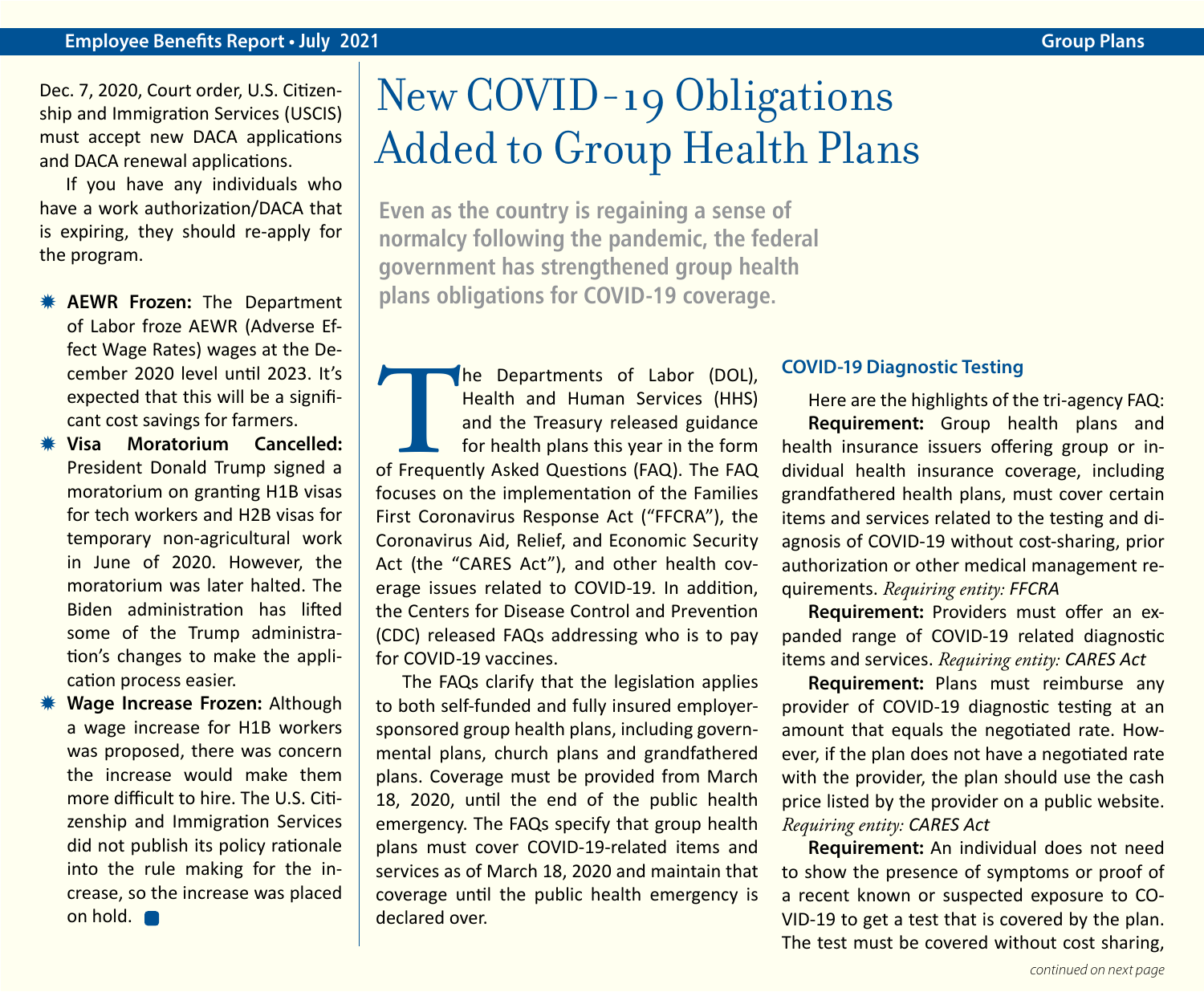#### **x Employee Benefits Report • July 2021**

prior authorization or other medical management requirements. This includes tests obtained from a state- or locality-administered site, a "drive-through" site, and/or a site that does not require appointments. However, plans are not required to cover testing for public health surveillance or employment purposes. *Requiring entity: FFCRA*

#### **COVID-19 Preventive Services Coverage**

**Requirement**: Group health plans and health insurance issuers must cover, without cost-sharing requirements, any qualifying

coronavirus preventive services for an individual who has received a recommendation. *Requiring entity: CARES Act*

#### **COVID-19 Vaccines**

**Requirement:** The COVID-19 vaccination must be provided free to everyone living in the United States regardless of their immigration or health insurance status. Therefore, any provider giving vaccinations can be reimbursed for vaccine administration fees by the patient's public or private insurance company. If someone is uninsured, the Health Resources and Services Administration's Provider Relief Fund will cover the costs. The CDC stresses that no one can be denied a vaccine – even if they are unable to pay a vaccine administration fee. However, providers can bill for additional health care services. *Requiring entity: CDC* 

Remember that formal guidelines have not yet been released by the DOL, HHS or the Treasury Department, so these this information is subject to change.